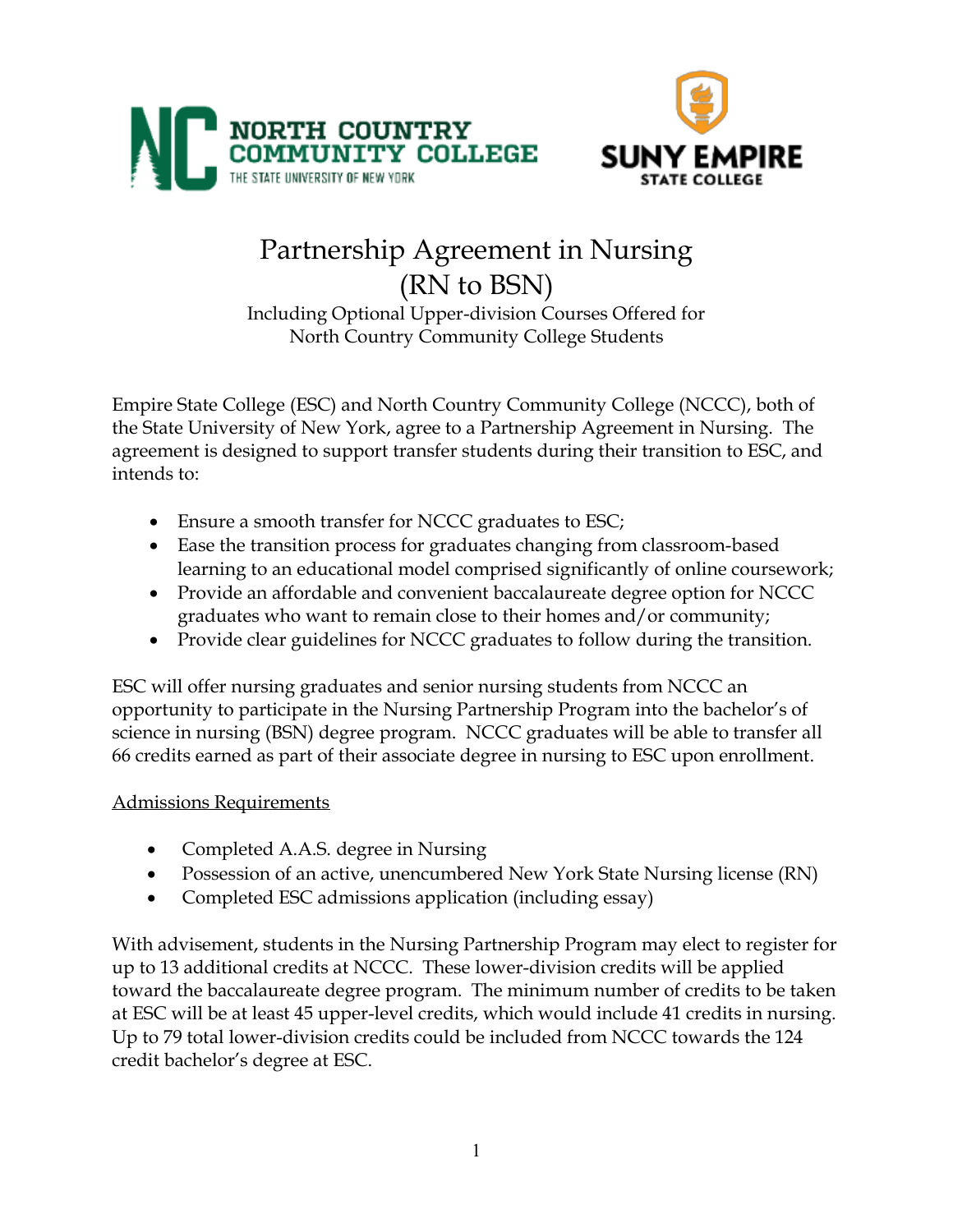A benefit for NCCC is the potential to receive additional tuition revenue for up to 13 credits for each Nursing Partnership Program student.

As part of the agreement, ESC will provide the following: (1) outreach to faculty and transfer office staff at NCCC to provide program information, (2) include this agreement in college publications and webpages, and (3) offer information sessions for students on the NCCC campus, at ESC locations, and online.

Further, Empire State College will provide the following benefits for participating NCCC students:

- \$50 orientation fee waiver
- \$100 transfer scholarship in the first term of matriculated enrollment at Empire State College

A unique code for interested students to use during the admissions application process will be created by Empire State College and provided to appropriate staff members in the nursing program and the transfer counseling office at NCCC.

NCCC agrees to provide: (1) access for partnership students to campus facilities and resources (i.e. Library, academic support, computer labs), (2) promotion of the program on campus to current students and faculty advisors, as well as alumni, and licensed RNs in the community and (3) to include this transfer agreement in any college publications where such agreements are listed (i.e. college catalog, website, transfer office brochures).

Nursing students may enroll at Empire State College on a full or part-time basis.

## Upper-division Nursing Courses Offered for NCCC

Empire State College may offer up to two upper-division courses for students at NCCC. This option is designed to serve two different groups of students: (1) current NCCC students who are in their final term of their pre-licensure program, or recent graduates who have yet to become licensed RNs, and (2) graduates of associate degree nursing programs who are licensed RNs and want to begin working towards a bachelor's of science in nursing degree.

• Pre-licensed Nursing Students –

NCCC students who have not yet earned their RN license may take these upperdivision courses as non-matriculated (non-degree) students with ESC. Interested students should go through the non-degree application process found at www.esc.edu/nursing.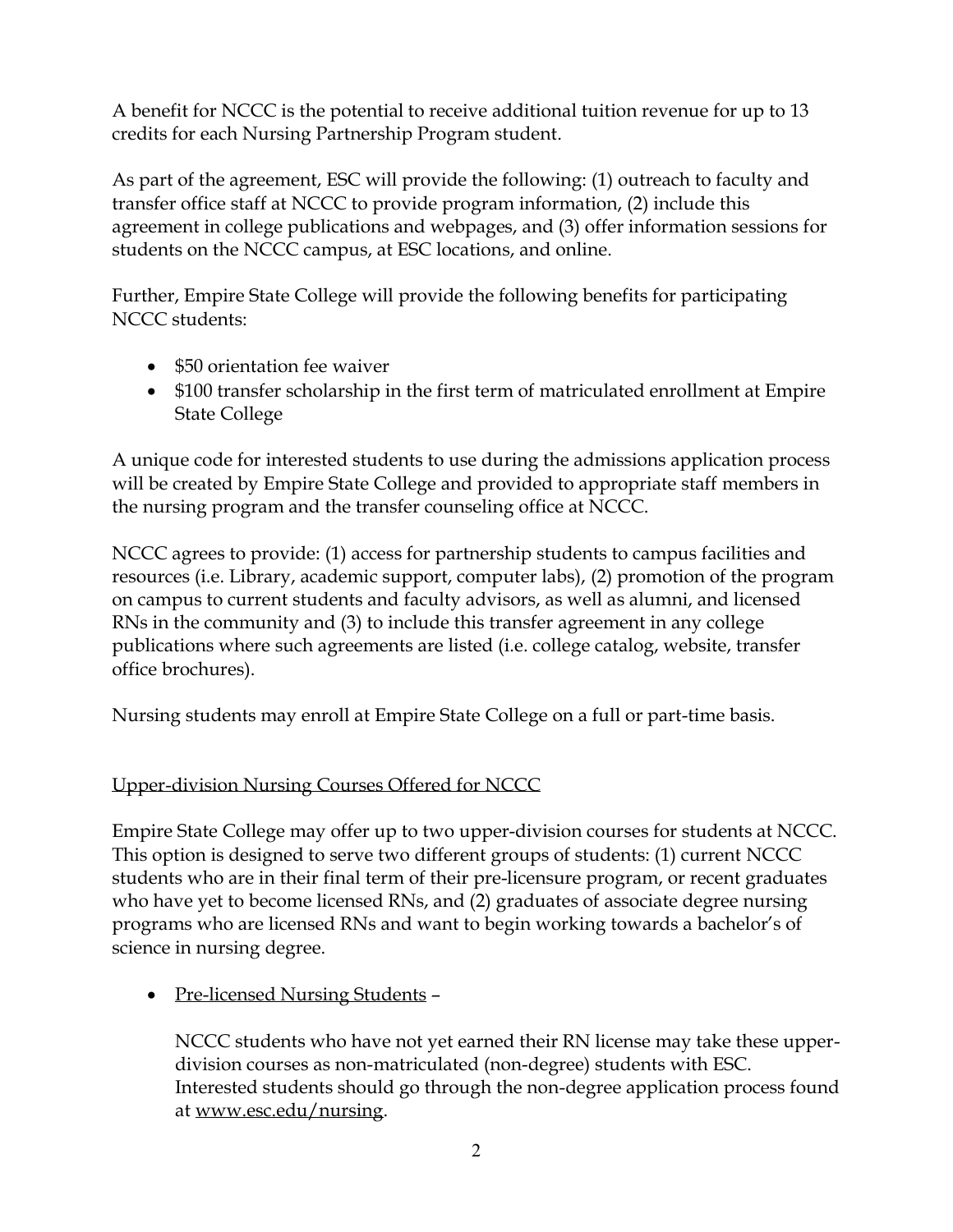• Licensed Registered Nurses (RN)

Licensed associate degree nurses have two options for how they can take these Empire State College courses. One option is to enroll as a non-matriculated (non-degree) ESC student. Credits completed will be counted as fulfilling core requirements towards the bachelor's of science in nursing program upon matriculation at ESC.

The second option is to enroll directly into ESC as a full or part-time student. For more information or to apply, please go to www.esc.edu/nursing.

Please note that non-matriculated students are not eligible for financial aid. Students who are accepted to Empire State College as a degree-seeking, matriculated student will be eligible for financial aid.

Students who wish to apply or have application or registration questions should contact:

North Country Community College Empire State College Sandra Gothard Nursing.Program@esc.edu Director, School of Nursing (518) 891-2915 ext. 1269 sgothard@nccc.edu

[SIGNATURE PAGE FOLLOWS]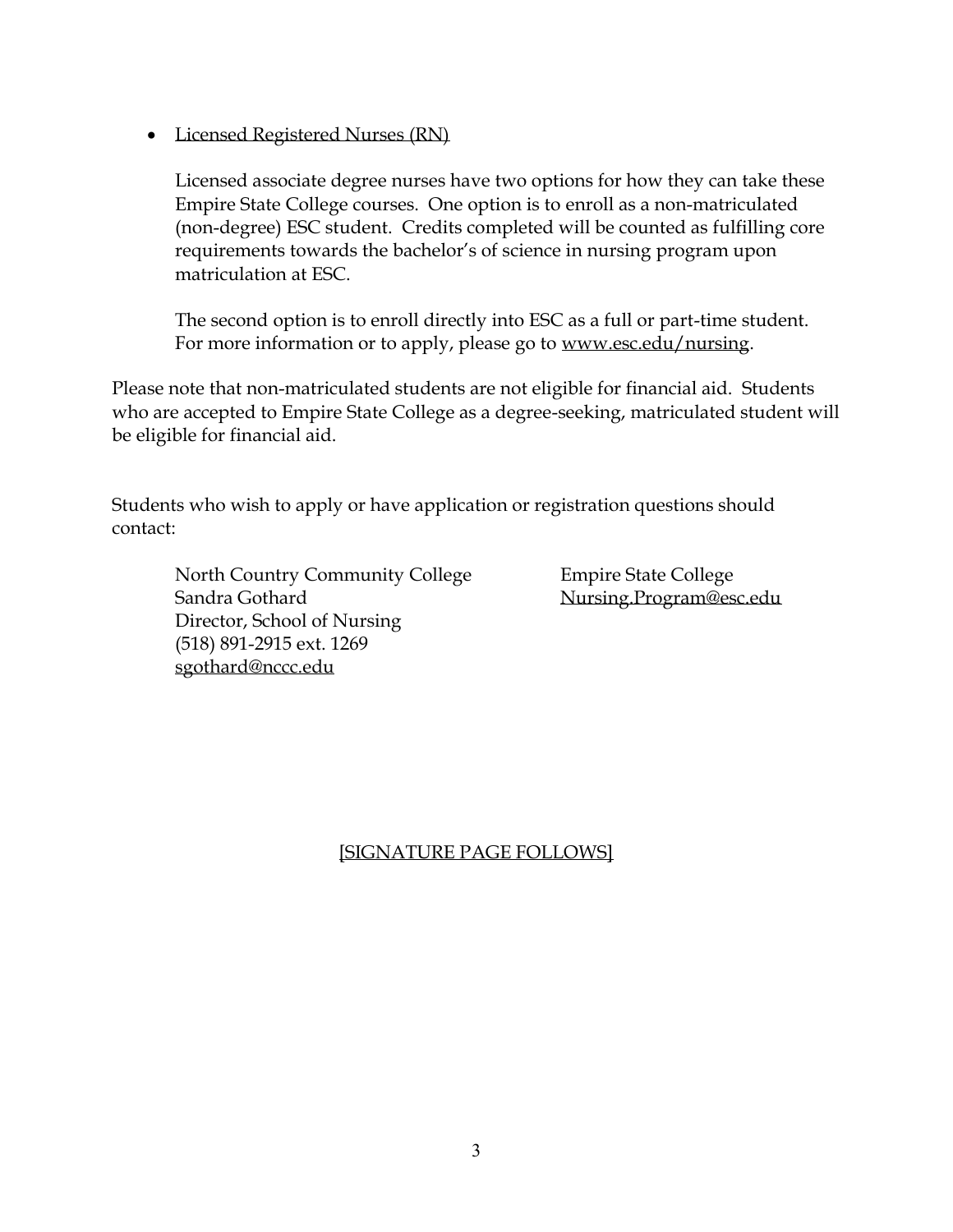Signatures to the Agreement

### **EMPIRE STATE COLLEGE**

 $\frac{1}{2}$  ///  $\sqrt{2}$   $\sqrt{2}$ 

Jim Malatras President

\_\_\_\_\_\_\_\_\_\_\_\_\_\_\_ 6/10/20Date

Meg Benke

Meg Benke Date Provost and Executive Vice President for Academic Affairs

6/10/2020

| M. Bridget Nettleton, PhD,                | 6/9/20 |
|-------------------------------------------|--------|
| <b>Bridget Nettleton</b>                  | Date   |
| Dean, School of Nursing and Allied Health |        |

\_\_\_\_\_\_\_\_\_\_\_\_\_\_\_\_\_\_\_\_\_\_\_\_\_\_\_\_\_\_\_\_\_\_\_\_\_\_\_\_\_\_\_\_\_\_\_\_\_ \_\_\_\_\_\_\_\_\_\_\_\_\_\_\_

## **NORTH COUNTRY COMMUNITY COLLEGE**

Jækeega

Joseph Keegan **Date** President

Sanh 7.1

Sarah Maroun **Date** Vice President of Academic Affairs

 $S$ andra E. Gothard 6/8/2020

Sandra Gothard Date Director, School of Nursing

6/8/2020

 $6.5.2020$ 

\_\_\_\_\_\_\_\_\_\_\_\_\_\_\_\_\_\_\_\_\_\_\_\_\_\_\_\_\_\_\_\_\_\_\_\_\_\_\_\_\_\_\_\_\_\_\_\_\_ \_\_\_\_\_\_\_\_\_\_\_\_\_\_\_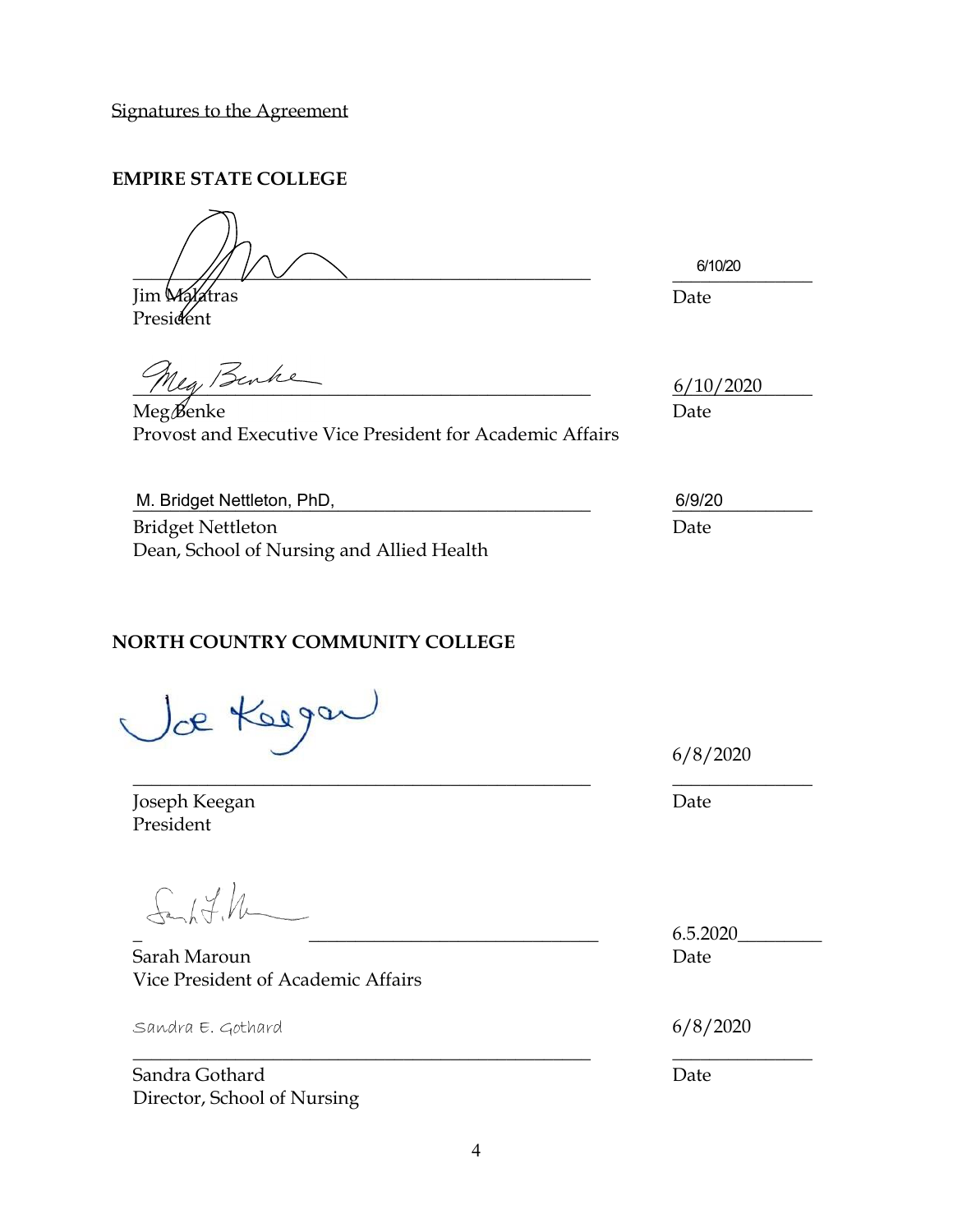#### **Appendix A: Sample Degree Plan RN to BSN**

#### **North Country CC – A.A.S. Nursing**

| 7 | BIO 109 Human Biology            | 4                               |   |
|---|----------------------------------|---------------------------------|---|
|   | BIO 201 Microbiology             | $\overline{4}$                  |   |
| 7 | BIO 215 Anatomy & Physiology I   | 4                               |   |
| 2 | BIO 216 Anatomy & Physiology II  | 4                               |   |
| 5 | ENG 101 English Composition I    | 3                               |   |
| 5 |                                  |                                 | 3 |
|   |                                  |                                 |   |
|   | PSY 202 Developmental Psychology | 3                               |   |
| 9 | MAT 121 Elementary Statistics    | 3                               |   |
|   | (or higher)                      |                                 |   |
|   |                                  |                                 |   |
|   |                                  | PSY 101 Introductory Psychology |   |

| Nursing I                             | 7              | <b>BIO 109 Human Biology</b>     |   |
|---------------------------------------|----------------|----------------------------------|---|
| Introduction to Nursing               |                | BIO 201 Microbiology             | 4 |
| Pharmacology                          |                |                                  |   |
| Nursing II                            | 7              | BIO 215 Anatomy & Physiology I   | 4 |
| <b>Nursing Pharmacology II</b>        | $\overline{2}$ | BIO 216 Anatomy & Physiology II  | 4 |
| Maternal/Child Nursing                | 5              | ENG 101 English Composition I    | 3 |
| Psychiatric/Mental Health             | 5              | PSY 101 Introductory Psychology  | 3 |
| Nursing                               |                |                                  |   |
| <b>Managing Patient Care</b>          |                | PSY 202 Developmental Psychology | 3 |
| <b>Adult Medical-Surgical Nursing</b> | 9              | MAT 121 Elementary Statistics    | 3 |
|                                       |                | (or higher)                      |   |

#### **Total Credit 66**

- **Potential additional lower-division credits at North Country CC1 13**
	- **Total lower-division credits 79**

Upper-division ESC courses for NCCC: Advanced Health Assessment (4); Pharmacology (4)  $\begin{array}{|l|} 8 \end{array}$ 

#### **SUNY Empire State College – B.S. Nursing (BSN)**

| Educational Planning: Transition to<br><b>Baccalaureate Nursing</b>  |   |
|----------------------------------------------------------------------|---|
| Nursing Informatics                                                  | 4 |
| Nursing Research                                                     |   |
| Health Care Delivery Systems and Policy                              |   |
| Professional Issues and Leadership in<br><b>Contemporary Nursing</b> |   |
| <b>Community Health Nursing</b>                                      |   |
| <b>Advanced Clinical Experience</b>                                  | 5 |
| Nursing elective                                                     |   |

General Education, upper-division | 4

<sup>1</sup> Any of these 13 credits not completed at NCCC will be completed at Empire State College. Students should seek advisement from an ESC advisor in advance of selecting which courses to take to ensure they will fit into the baccalaureate degree plan.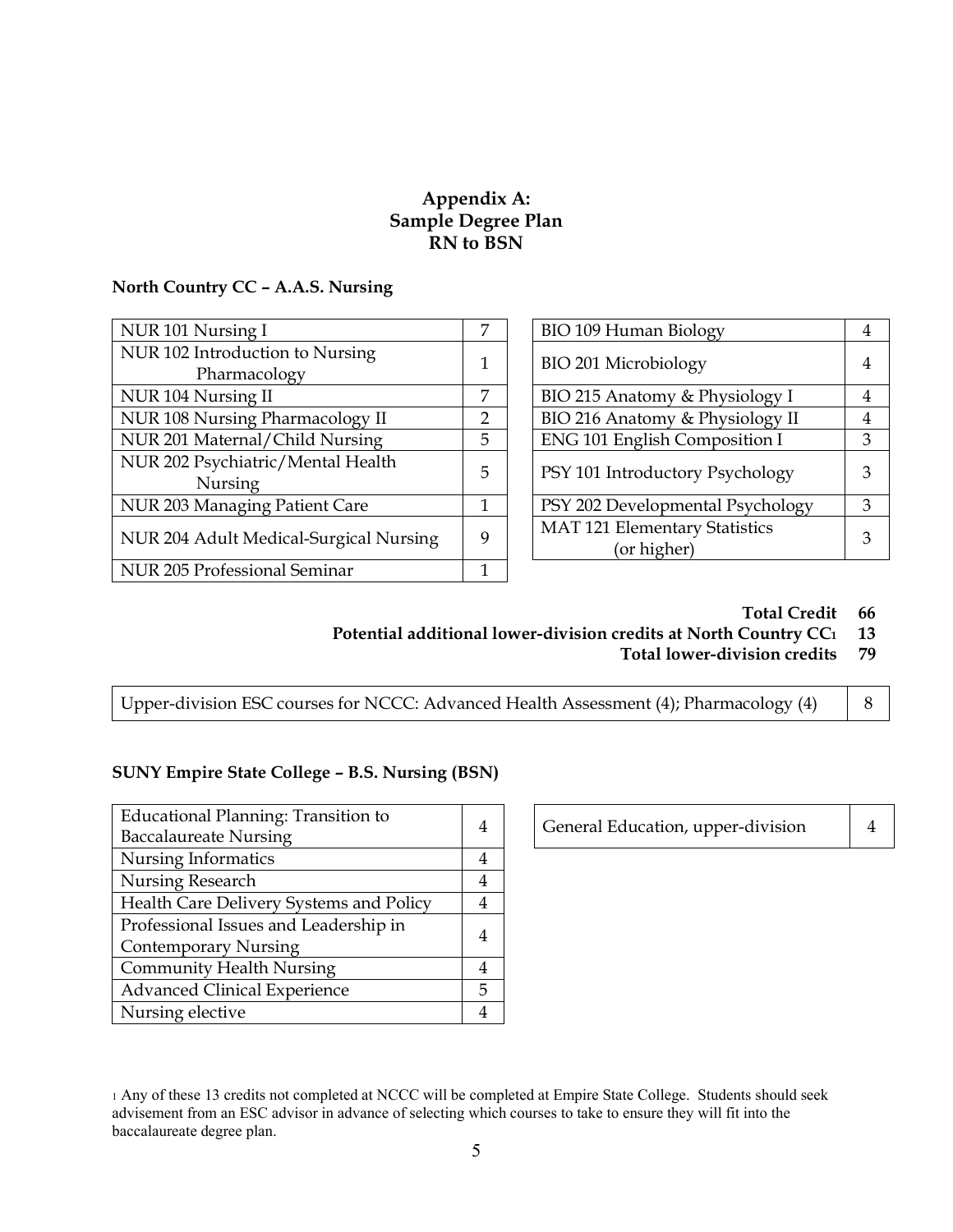### **Appendix B: Empire State College Policies and Procedures for Transfer**

- 1. Students successfully completing degree requirements for an A.A., A.S., or A.A.S. and transferring in the entire associate degree will be able to transfer to ESC all credit earned for the associate degree, including "D" grades that are part of the completed degree. If the entire associate degree is not used toward the ESC degree program, "D" grades are not transferable.
- 2. The maximum advanced standing (lower and upper-division credits; prior learning assessment credits) allowed toward a bachelor's degree in nursing is 79 credits, which means that students must complete at least 45 upper-level credits in residence at ESC.
- 3. Any courses taken at NCCC beyond the associate degree will be evaluated for transfer separately from the associate degree based on ESC's advance standing policies.
- 4. There is no statute of limitations regarding the age of acceptable learning substantiated by transcript except in some areas, technologies and science for instance, where that learning may be outmoded and may not be accepted if it is crucial to the structure of a degree program concentration.
- 5. Students earning a bachelor's degree from ESC must fulfill all graduation requirements, which include completing 45 advanced-level credits of which at least 24 are in the concentration. SUNY also requires the completion of 30 general education credits across 7 of 10 designated areas, including mathematics and basic communication.
- 6. All students need to complete the application process and meet all admissions criteria before being accepted to ESC. Degree seeking students must submit the ESC Application for Admission form along with an official transcript(s) of their completed course work to the Office of Admissions, Empire State College, 2 Union Avenue, Saratoga Springs, NY 12866. These forms can be found at www.esc.edu/admissions.

Active duty, guard and reserve service members, veterans, and their family members should contact the Office of Veteran and Military Education for assistance at military.programs@esc.edu or 518-587-2100 ext. 2779.

7. Both colleges acknowledge the confidential nature of student information that may be exchanged between them. As such, both colleges agree that this information must be kept secure, confidential, and only disclosed for academic reasons. Student